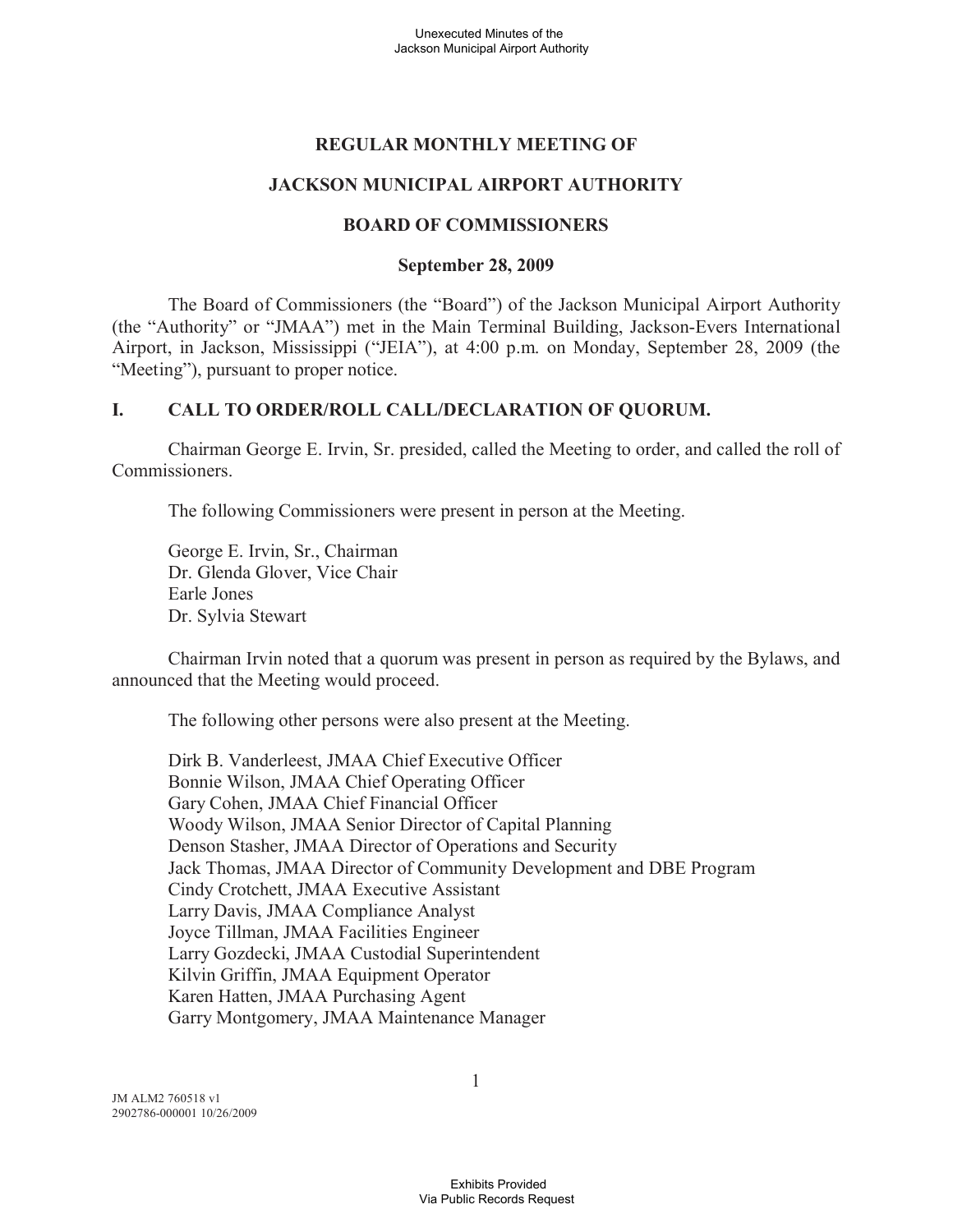Jack Weldy, JMAA Properties Manager Chuck Lott, Neel-Schaffer, Inc. Alan Moore, Baker Donelson Bearman Caldwell & Berkowitz Jeff Wagner, Baker Donelson Bearman Caldwell & Berkowitz

## **II. APPROVAL AND EXECUTION OF MINUTES.**

### **A. Special Meeting of the Board of Commissioners, August 20, 2009.**

After discussion, upon motion duly made by Commissioner Stewart, seconded by Commissioner Glover, and unanimously approved by the affirmative votes of all Commissioners present, the minutes were approved as presented and directed to be filed in the appropriate minute book and records of the Authority.

#### **III. PUBLIC COMMENTS.**

Larry Davis, DBE Compliance Analyst, delivered, without verbal comment, a certain memo dated September 28, 2009, entitled "Retaliation for Whistle-Blowing Activities" to Chairman Irvin. Chairman Irvin gave the memo to Mr. Moore, the Authority's legal counsel, for review.

#### **IV. REPORTS.**

#### **A. Chief Executive Officer.**

- 1. Airport Project Manager Summary, Ending August 31, 2009.
- 2. Airport Activity Statistics Report, Ending August 31, 2009.

Mr. Vanderleest directed the Board's attention to the Airport Project Manager Summary and the Airport Activity Statistics Report as found in the packet distributed to the Board prior to the Meeting (the "Packet"), and discussed these reports with the Board. A copy of the Packet is attached as an exhibit to the minutes of the Meeting.

- 3. Employee Recognitions.
	- a. Employee of the Month.
		- (1) Kilvin Griffin, Equipment Operator, Department of Maintenance.

Mr. Vanderleest recognized and commended Mr. Griffin for being named Employee of the Month for September 2009.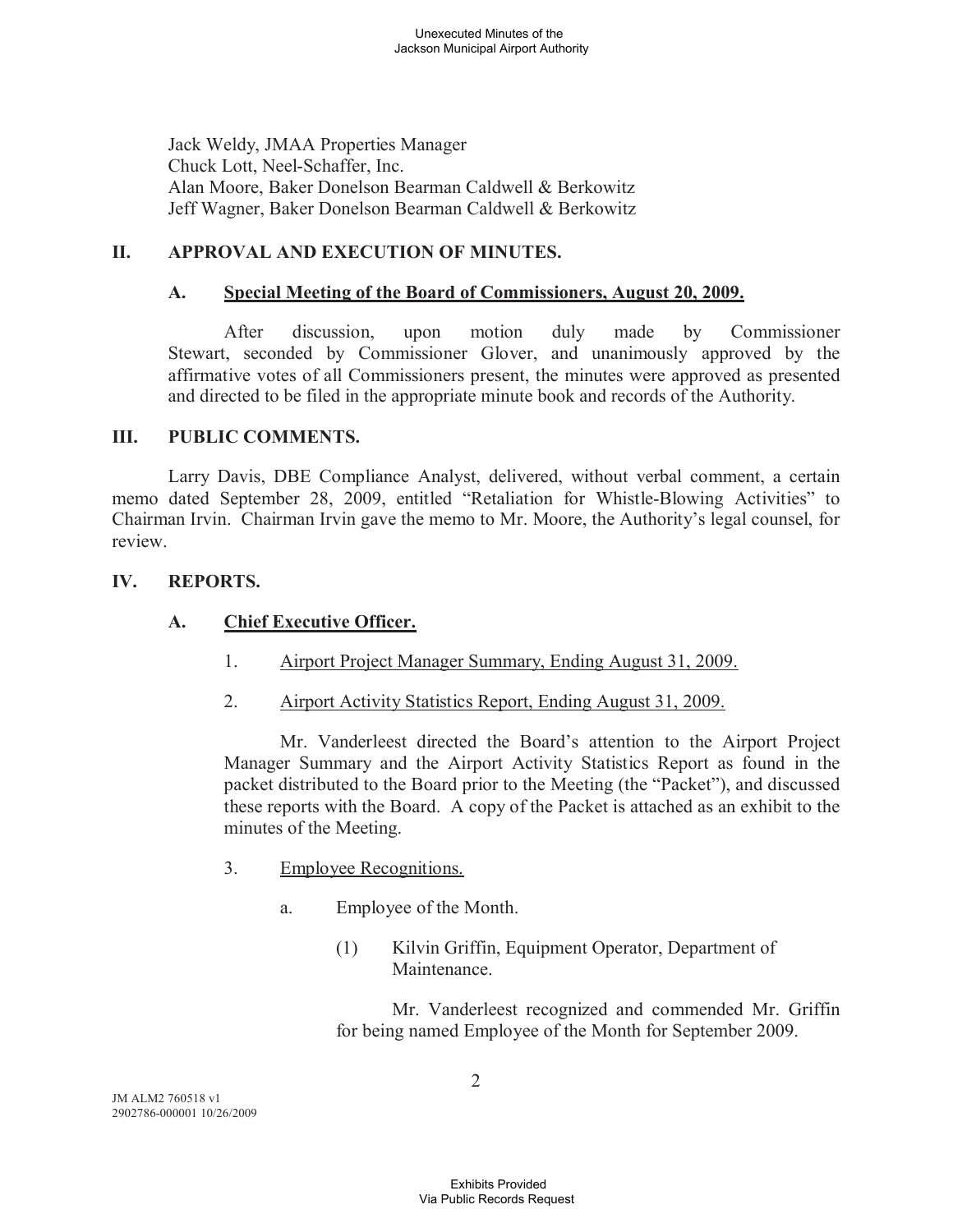- b. Professional Development.
	- (1) Larry Gozdecki, Custodial Superintendent, Department of **Maintenance** 
		- (a) Certificate of Completion, Level One Sponsored by AAAE Airport Training & Safety Institute.

Mr. Vanderleest recognized and commended Mr. Gozdecki for receiving a Certificate of Completion, Level One from the AAAE Airport Training & Safety Institute.

- (2) Karen Hatten, Purchasing Agent, Human Resources & Administration.
	- (a) Certificate of Completion, Level One Sponsored by AAAE Airport Training & Safety Institute.

Mr. Vanderleest recognized and commended Ms. Hatten for receiving a Certificate of Completion, Level One from the AAAE Airport Training & Safety Institute.

- (3) Woodrow Wilson, Senior Director, Department of Capital Programming.
	- (a) Certificate of Completion, Level One Sponsored by AAAE Airport Training & Safety Institute.

Mr. Vanderleest recognized and commended Mr. Wilson for receiving a Certificate of Completion, Level One from the AAAE Airport Training & Safety Institute.

### **B. Attorney.**

Mr. Moore said that he had nothing to report at this time.

## **V. ACTION ITEMS.**

#### **A. Financial Matters.**

- 1. Financial Reports for August 2009: Accept.
	- a. Balance Sheet.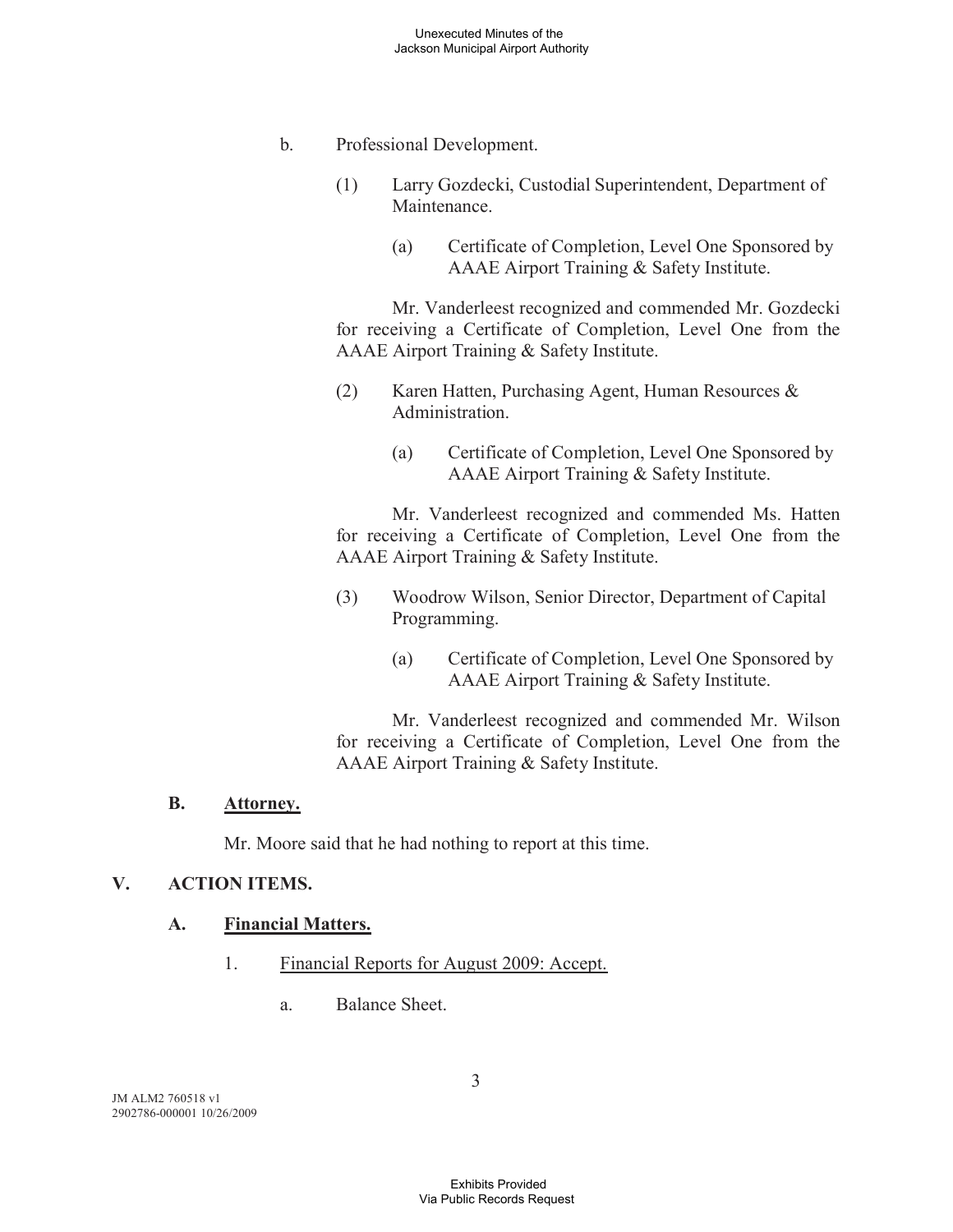- b. Income Statement.
- 2. Claims Docket for August 2009: Approve.

Mr. Vanderleest directed the Board's attention to the Financial Reports for August 2009 and the Claims Docket for August 2009, which were included in the Packet.

After discussion, upon motion duly made by Commissioner Glover, seconded by Commissioner Stewart, and unanimously approved by the affirmative votes of all Commissioners present, the Board adopted the following resolution.

## **RESOLUTION ACCEPTING FINANCIAL REPORTS FOR AUGUST 2009 AND APPROVING AND AUTHORIZING PAYMENT OF CLAIMS DOCKET FOR AUGUST 2009**

**WHEREAS**, the Board of Commissioners (the "Board") of the Jackson Municipal Airport Authority (the "Authority") has reviewed and considered (i) certain financial statements for the Authority for the month and period ending August 31, 2009 (the "Financial Reports"), and (ii) the Claims Docket of the Authority for the month of August 2009 (the "Claims"), both the Financial Reports and the Claims being (i) included in the packet distributed to the Board prior to the September 28, 2009, Regular Monthly Meeting of the Board, and (ii) incorporated herein by reference;

**NOW, THEREFORE, BE IT RESOLVED**, the Board hereby (i) accepts the Financial Reports and (ii) approves and authorizes payment of the Claims in the total amount of \$1,030,423.37.

3. Fiscal Year 2010 Airline Rates and Charges, Fiscal Year 2010 Operating Budget, JMAA: Approve.

Mr. Vanderleest directed the Board's attention to the memorandum in the Packet which described this matter, and discussed this matter with the Board.

After discussion, upon motion duly made by Commissioner Stewart, seconded by Commissioner Glover, and unanimously approved by the affirmative votes of all Commissioners present, the Board adopted the following resolution.

#### **RESOLUTION APPROVING BUDGET FOR FISCAL YEAR 2010**

**WHEREAS**, the staff of the Jackson Municipal Airport Authority (the "Authority") has presented a proposed budget for Fiscal Year 2010, which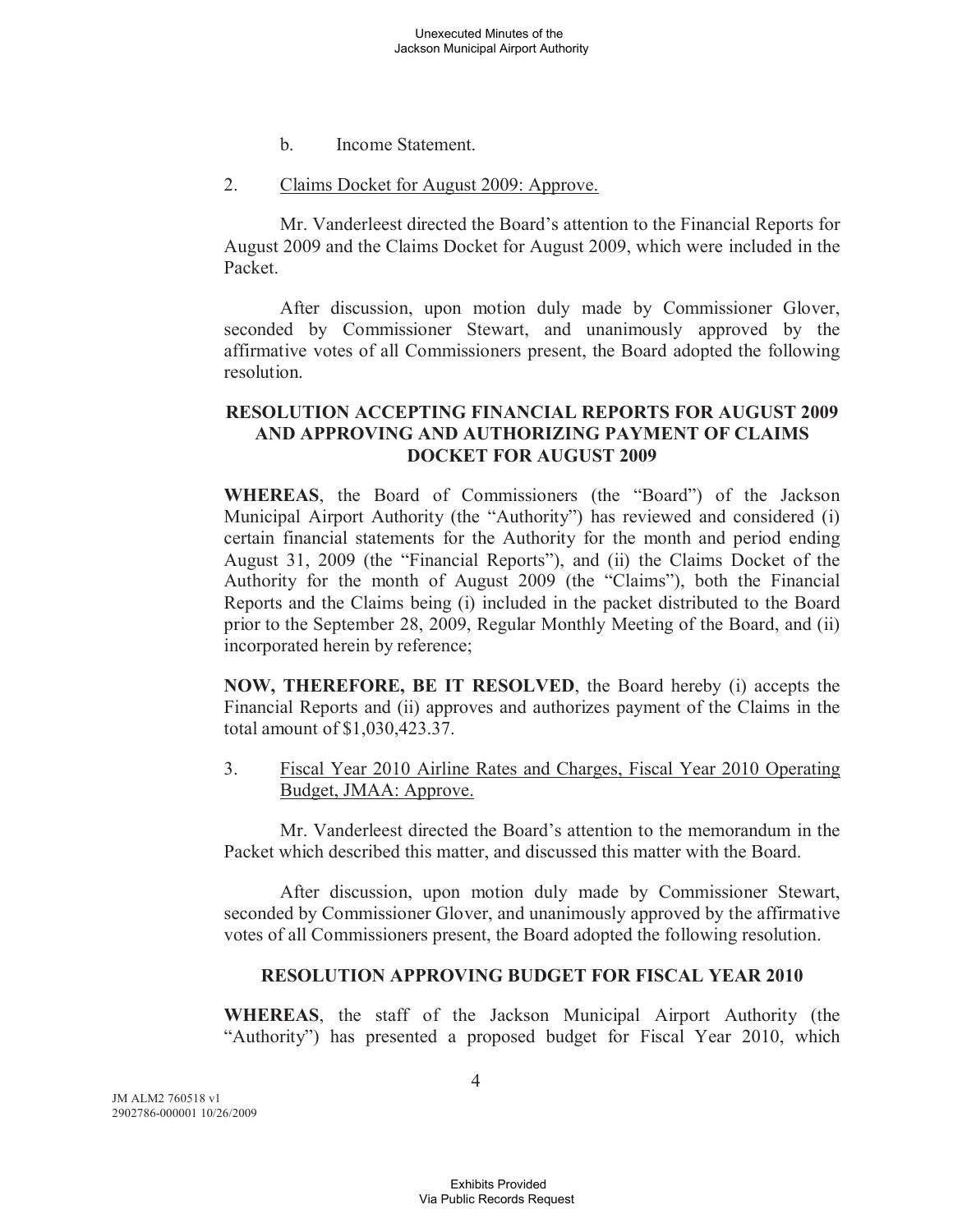includes airline rates and other charges for Fiscal Year 2010 (the "FY 2010 Budget"), to the Board of Commissioners (the "Board") of the Authority for review and approval, a copy of said FY 2010 Budget being (i) attached as an exhibit to the minutes of the September 28, 2009, Regular Monthly Meeting of the Board and (ii) incorporated herein by reference; and

**WHEREAS**, the Board has reviewed and considered the FY 2010 Budget;

**NOW, THEREFORE, BE IT RESOLVED**, the Board hereby determines that it would be in the best interests of and in furtherance of the duties and responsibilities of the Authority to, and the Board hereby does, approve, adopt and authorize implementation of the FY 2010 Budget.

#### **B. Service Agreements.**

1. JMAA Project No. 018-09, Stormwater Pollution Prevention Plan and Spill Prevention, Control and Countermeasure Plan, JEIA and HKS: Modify Authorization for Agreement.

Mr. Vanderleest directed the Board's attention to the memorandum dated September 14, 2009, in the Packet, which described this matter, and discussed this matter with the Board.

After discussion, upon motion duly made by Commissioner Glover, seconded by Commissioner Stewart, and unanimously approved by the affirmative votes of all Commissioners present, the Board adopted the following resolution.

## **RESOLUTION APPROVING AND AUTHORIZING MODIFICATION TO AUTHORIZATION FOR AGREEMENT WITH GRESHAM, SMITH & PARTNERS**

**WHEREAS**, the staff of the Jackson Municipal Airport Authority (the "Authority") has recommended that the Board of Commissioners (the "Board") of the Authority approve and authorize modification of the prior authorization to negotiate and execute an agreement between the Authority and Gresham, Smith & Partners for certain professional engineering services in connection with updating the Authority's stormwater pollution prevention plan and spill prevention, control and countermeasure plan for Jackson-Evers International Airport and Hawkins Field (the "GS & P Agreement"), all as more particularly described in that certain memorandum dated September 14, 2009, which is (i) included in the packet distributed to the Board prior to the September 28, 2009, Regular Monthly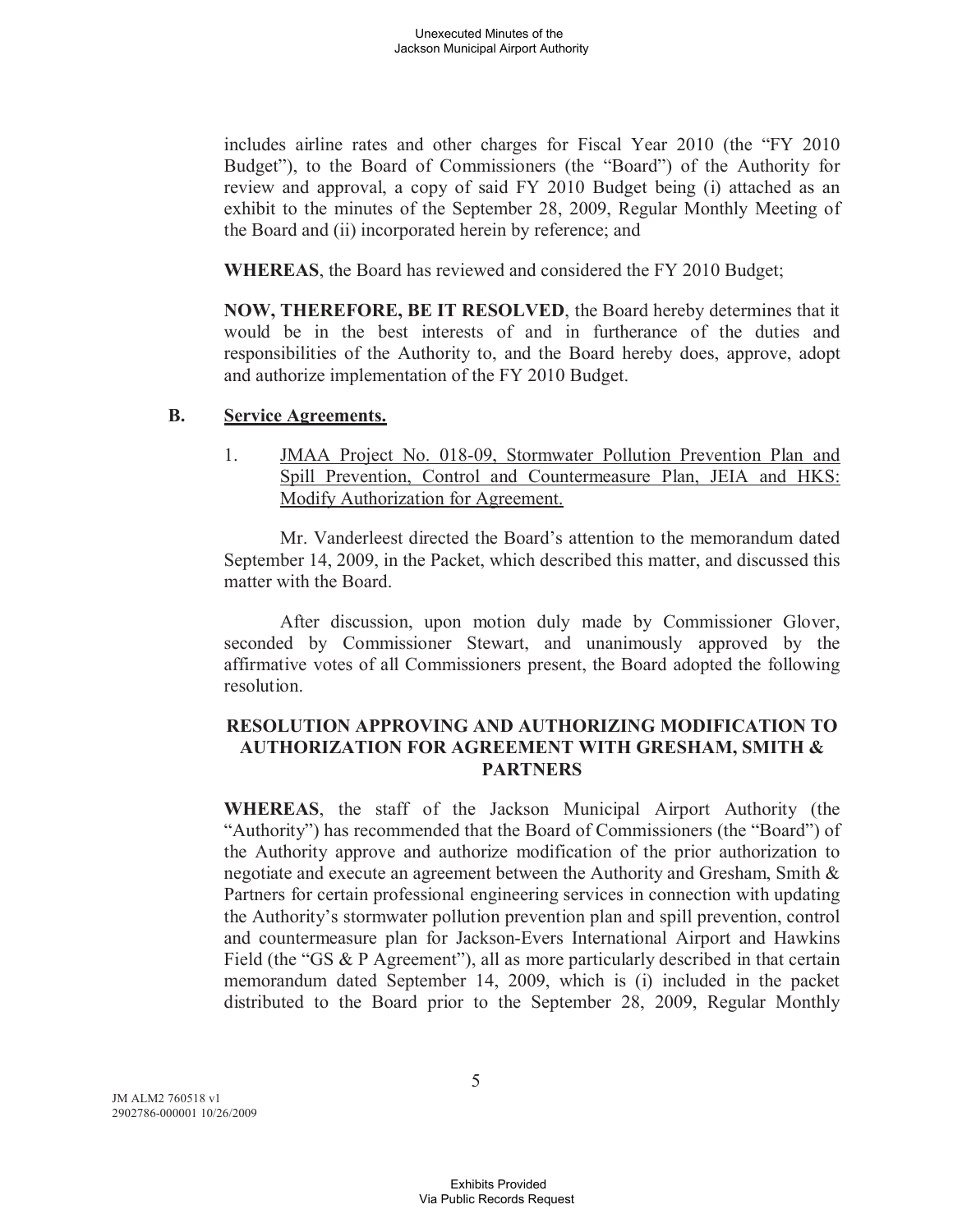Meeting of the Board, and (ii) incorporated herein by reference (the "Memorandum"); and

**WHEREAS**, the Board has reviewed and considered the Memorandum and considered the recommendation therein by the staff of the Authority;

**NOW, THEREFORE, BE IT RESOLVED**, the Board hereby determines that it would be in the best interests of and in furtherance of the duties and responsibilities of the Authority to, and the Board hereby does, approve and authorize negotiation and execution of a modification to the GS & P Agreement, said modification to the GS & P Agreement to be in such form and to contain such terms and conditions consistent with the Memorandum as may be deemed appropriate by the Chief Executive Officer of the Authority, as evidenced by his execution thereof.

2. JMAA Contract No. 003-06-289, Human Resources Consulting Services, JMAA: Authorize Addendum.

Mr. Vanderleest directed the Board's attention to the memorandum dated September 16, 2009, in the Packet, which described this matter, and discussed this matter with the Board.

During discussion, Chairman Irvin clarified that the proposed addendum would authorize costs not to exceed \$50,000.00. Chairman Irvin also asked the staff to provide the Board with a description of services provided by The Whitten Group, P.A. during the prior year and the fees paid by Authority for such services.

After discussion, upon motion duly made by Commissioner Glover, seconded by Commissioner Stewart, and unanimously approved by the affirmative votes of all Commissioners present, the Board adopted the following resolution.

## **RESOLUTION APPROVING AND AUTHORIZING ADDENDUM NO. 8 TO AGREEMENT TO PROVIDE CONSULTING SERVICES BETWEEN JACKSON MUNICIPAL AIRPORT AUTHORITY AND THE WHITTEN GROUP, P.A.**

**WHEREAS**, the Jackson Municipal Airport Authority (the "Authority") has previously entered into a certain Agreement to Provide Consulting Services (the "Agreement") with The Whitten Group, P.A. ("Whitten") for professional services in connection with certain human resource consulting projects; and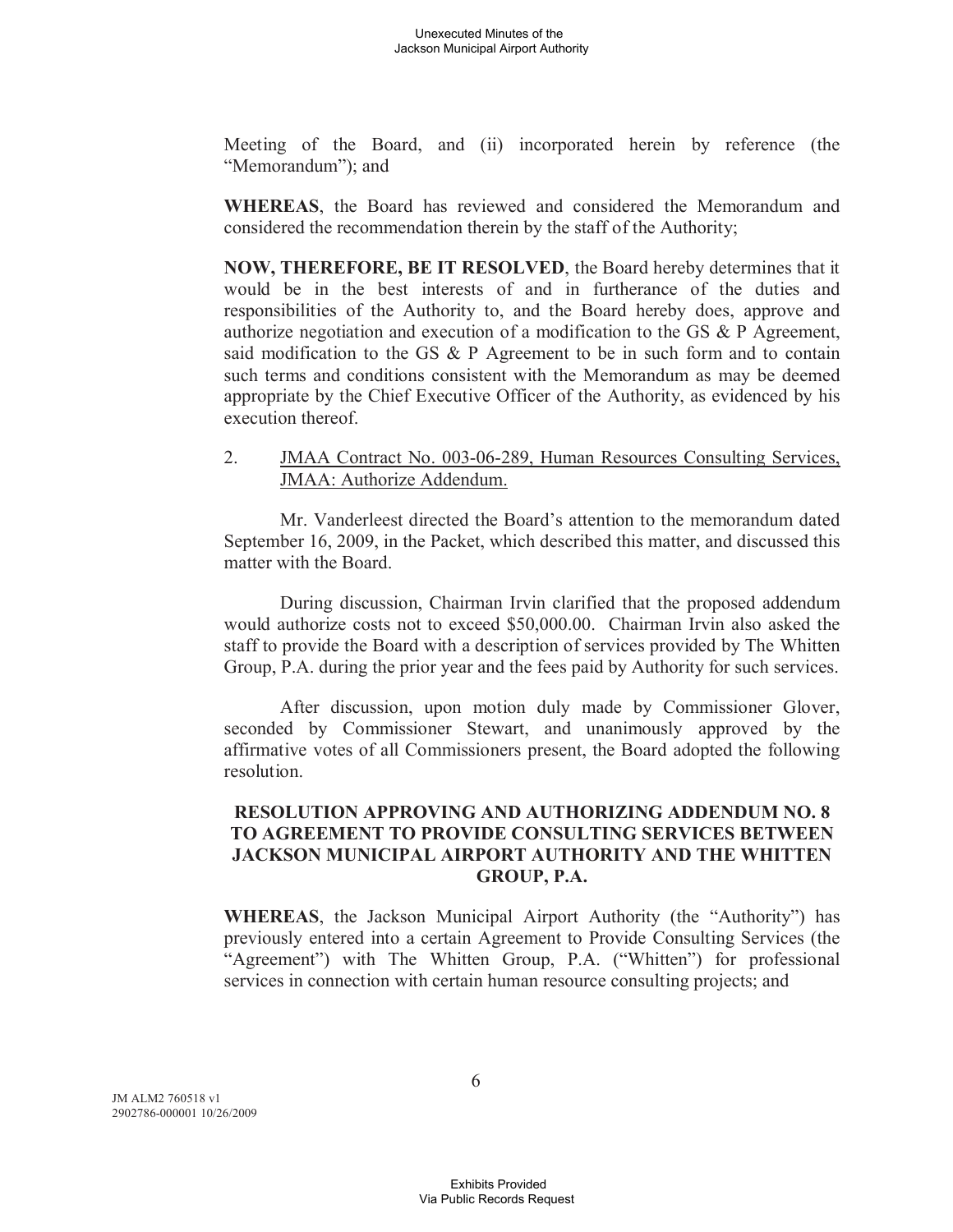**WHEREAS**, the staff of the Authority has recommended that the Board of Commissioners (the "Board") of the Authority approve and authorize negotiation and execution of a certain Addendum No. 8 to the Agreement to provide certain additional professional services in connection with certain human resource consulting projects for Fiscal Year 2010 (the "Whitten Addendum"), as more particularly described in that certain memorandum dated September 16, 2009, which is (i) included in the packet distributed to the Board prior to the September 28, 2009, Regular Monthly Meeting of the Board, and (ii) incorporated herein by reference (the "Memorandum"); and

**WHEREAS**, the Board has reviewed and considered the Memorandum and the recommendation therein by the staff of the Authority;

**NOW, THEREFORE, BE IT RESOLVED**, the Board hereby determines that it would be in the best interests of and in furtherance of the duties and responsibilities of the Authority to, and the Board hereby does, approve and authorize negotiation and execution of the Whitten Addendum, said Whitten Addendum to be in such form and to contain such terms and conditions consistent with the Memorandum as may be deemed appropriate by the Chief Executive Officer of the Authority, as evidenced by his execution thereof.

3. FY 2010 Insurance Renewal Proposal and Premises Pollution Liability Policy, JMAA: Accept Proposal.

Mr. Vanderleest directed the Board's attention to the memorandum dated September 16, 2009, in the Packet, which described this matter, and discussed this matter with the Board.

After discussion, upon motion duly made by Commissioner Stewart, seconded by Commissioner Glover, and unanimously approved by the affirmative votes of all Commissioners present, the Board adopted the following resolution.

### **RESOLUTION APPROVING AND AUTHORIZING RENEWAL OF COMMERCIAL INSURANCE PROGRAM**

**WHEREAS**, the staff of the Jackson Municipal Airport Authority (the "Authority") has recommended that the Board of Commissioners (the "Board") of the Authority approve and authorize renewal of the Commercial Insurance Program for the Authority at a total annual premium cost of \$522,382.00 (the "FY 2010 Commercial Insurance Program"), as proposed by SouthGroup Insurance Services ("SouthGroup"), all as more particularly described in that certain memorandum dated September 16, 2009, which is (i) included in the packet distributed to the Board prior to the September 28, 2009, Regular Monthly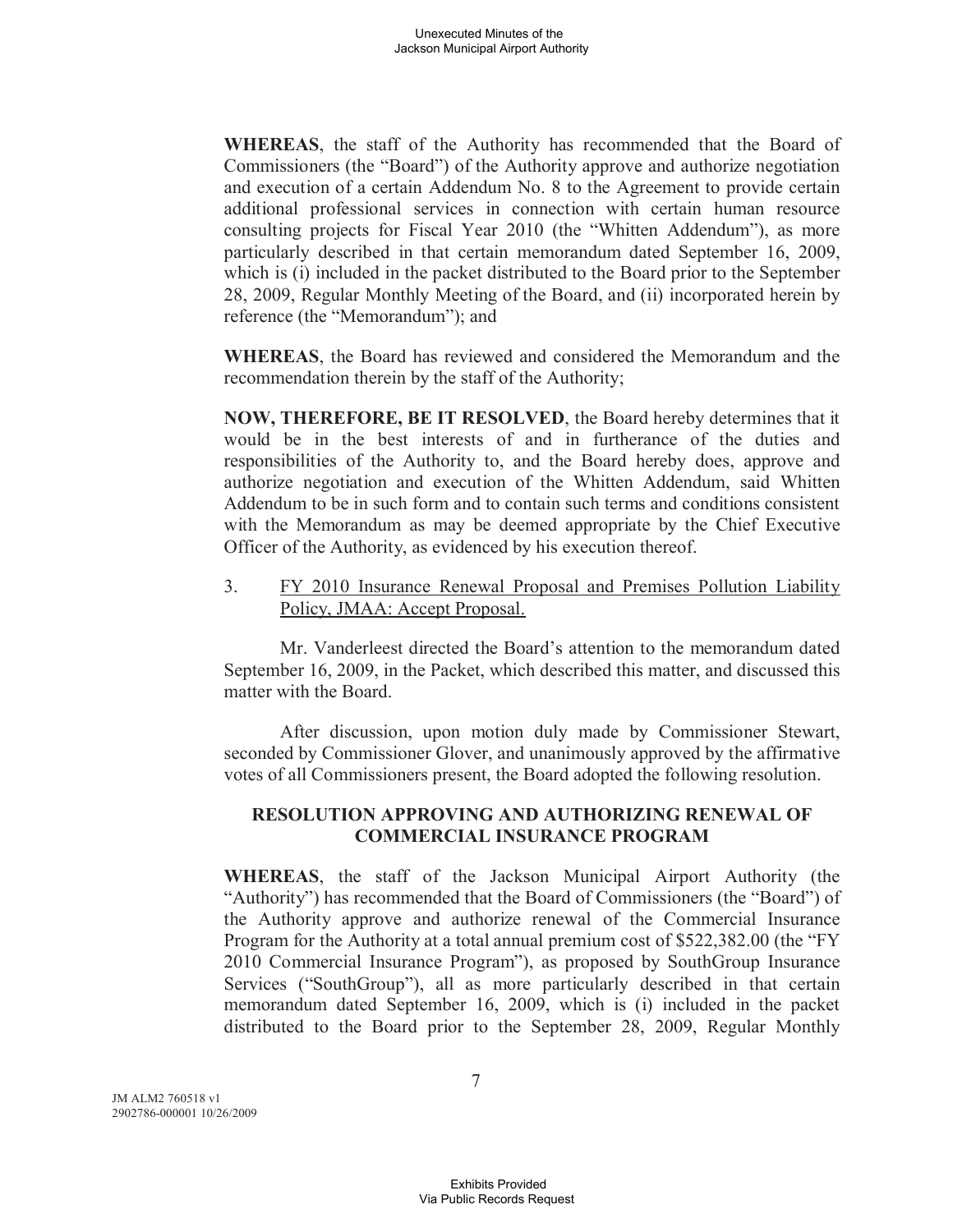Meeting of the Board, and (ii) incorporated herein by reference (the "Memorandum"); and

**WHEREAS**, the Board has reviewed and considered the Memorandum and considered the recommendation therein by the staff of the Authority;

**NOW, THEREFORE, BE IT RESOLVED**, the Board hereby determines that it would be in the best interests of and in furtherance of the duties and responsibilities of the Authority to, and the Board hereby does, approve and authorize renewal of the FY 2010 Commercial Insurance Program as proposed by SouthGroup as set forth in the Memorandum, and authorizes and directs the Chief Executive Officer of the Authority to take all necessary and appropriate steps to renew and implement the FY 2010 Commercial Insurance Program.

## **C. Construction Projects.**

- 1. JMAA Project No. 004-09, Apron Repairs Phase 3, Contract No. 004-09- 364, JEIA: Approve Change Order.
- 2. JMAA Project No. 004-09, Apron Repairs Phase 3, Contract No. 004-09- 286-16, JEIA: Approve Amendment.
- 3. JMAA Project No. 020-09, FAA Building Movement, Geotechnical Services, JEIA: Authorize Agreement.
- 4. JMAA Project No. 021-09, Well Repair at JEIA, Well No. 2: Authorize Agreement.

Mr. Vanderleest directed the Board's attention to the memoranda in the Packet which described these matters, and discussed these matters with the Board.

After discussion, upon motion duly made by Commissioner Stewart, seconded by Commissioner Glover, and unanimously approved by the affirmative votes of all Commissioners present, the Board adopted the following resolution.

## **RESOLUTION APPROVING AND AUTHORIZING CERTAIN ACTIONS WITH RESPECT TO CERTAIN CONSTRUCTION PROJECTS**

**WHEREAS**, the staff of the Jackson Municipal Airport Authority (the "Authority") has recommended that the Board of Commissioners of the Authority (the "Board") approve and authorize certain actions with respect to certain construction projects identified below, all as more particularly described in certain memoranda (i) included in the packet distributed to the Board prior to the September 28, 2009, Regular Monthly Meeting of the Board, and (ii) incorporated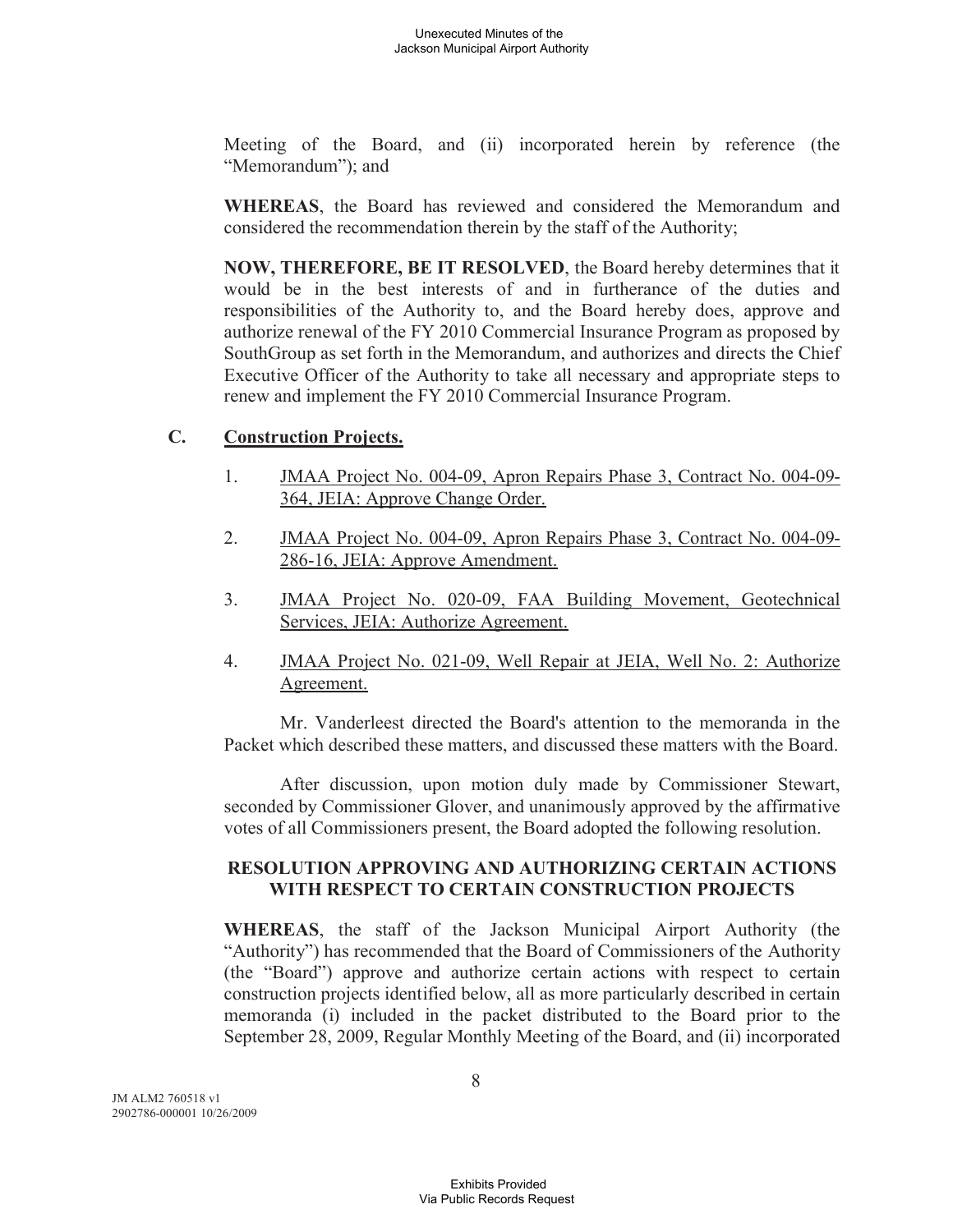herein by reference (separately, each a "Memorandum;" collectively, the "Memoranda"); and

**WHEREAS**, the Board has reviewed the Memoranda and considered the recommendations therein by the staff of the Authority;

**NOW, THEREFORE, BE IT RESOLVED**, the Board hereby determines that it would be in the best interests of and in furtherance of the duties and responsibilities of the Authority to, and the Board hereby does, take the following action:

- 1. The Board approves and authorizes execution and accomplishment of Change Order No. 1 to Contract No. 004-09-364 with American Field Services for services in connection with Phase 3 of the apron repairs at Jackson-Evers International Airport ("JEIA"), as more particularly described in the Memorandum dated September 15, 2009.
- 2. The Board approves and authorizes negotiation and execution of Amendment No. 1 to Addendum No. 16 to the Engineering Services Agreement with Neel-Schaffer, Inc. to provide certain professional engineering and related services in connection with Phase 3 of the apron repairs at JEIA (the "NS Amendment"), said NS Amendment to be in such form and to contain such terms and conditions consistent with the Memorandum dated September 17, 2009, which describes this matter, as may be deemed appropriate by the Chief Executive Officer of the Authority, as evidenced by his execution thereof.
- 3. The Board approves and authorizes negotiation and execution of an agreement with Aquaterra Engineering, LLC for professional engineering and related services in connection with monitoring of subsurface conditions causing damage to the building at JEIA leased to the Federal Aviation Administration (the "Aquaterra Agreement"), said Aquaterra Agreement to be in such form and to contain such terms and conditions consistent with the Memorandum dated September 17, 2009, which describes this matter, as may be deemed appropriate by the Chief Executive Officer of the Authority, as evidenced by his execution thereof.
- 4. The Board approves and authorizes negotiation and execution of an agreement with Donald Smith Company, Inc. for professional services in connection with the repair of Well No. 2 servicing the potable water system at JEIA (the "DSC Agreement"), said DSC Agreement to be in such form and to contain such terms and conditions consistent with the Memorandum dated September 18, 2009, which describes this matter, as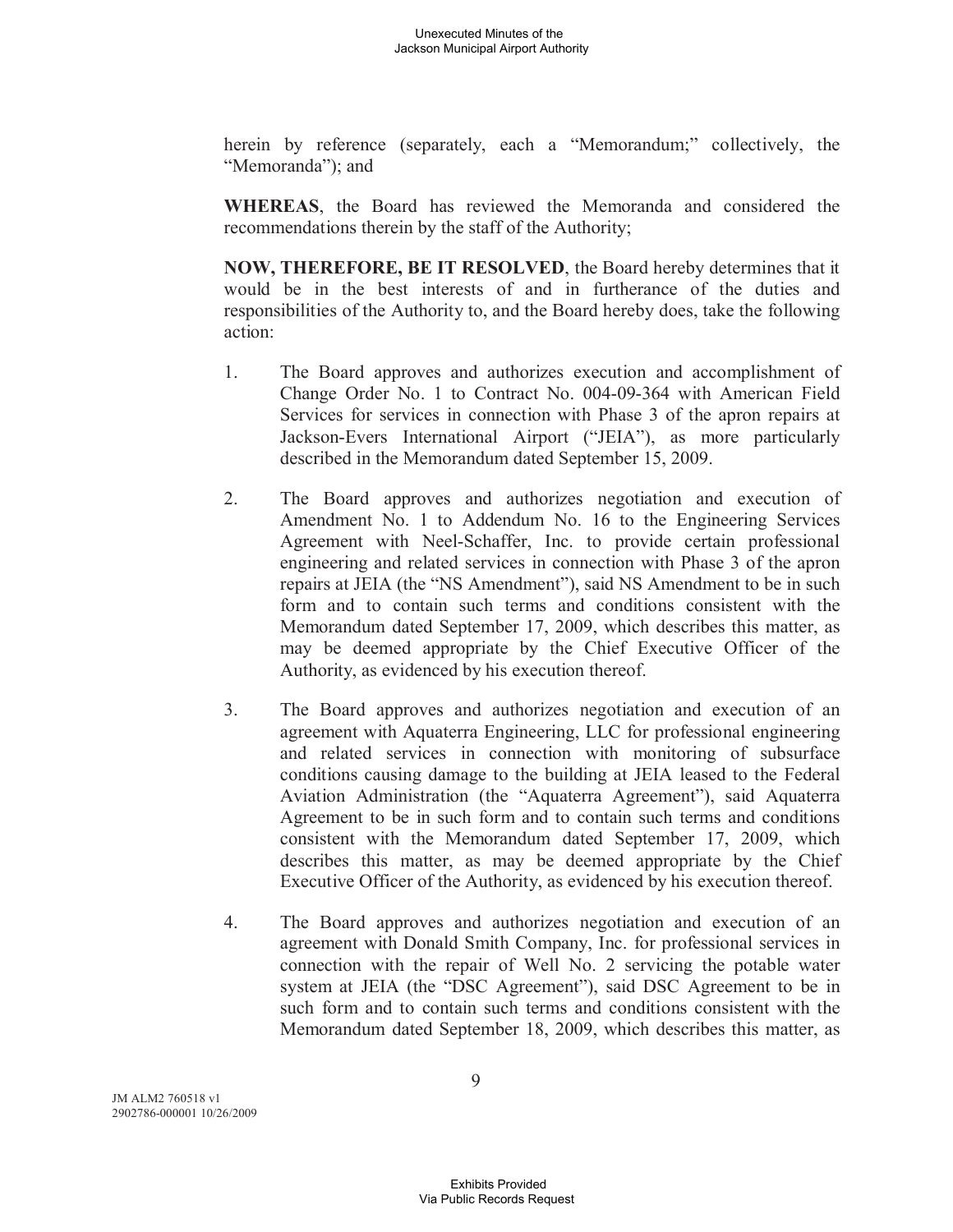may be deemed appropriate by the Chief Executive Officer of the Authority, as evidenced by his execution thereof.

#### **D. Procurements.**

There was no discussion or action taken at the Meeting regarding procurements.

## **E. Grants.**

There was no discussion or action taken at the Meeting regarding grants.

#### **F. Other Matters.**

1. Transportation Security Administration (TSA), JEIA: Approve Lease Renewal.

Mr. Vanderleest directed the Board's attention to the memorandum in the Packet which described this matter, and discussed this matter with the Board.

After discussion, upon motion duly made by Commissioner Stewart, seconded by Commissioner Glover, and unanimously approved by the affirmative votes of all Commissioners present, the Board adopted the following resolution.

## **RESOLUTION APPROVING AND AUTHORIZING RENEWAL OF LEASE AGREEMENT BETWEEN THE AUTHORITY AND TRANSPORTATION SECURITY ADMINISTRATION**

**WHEREAS**, the Transportation Security Administration – U. S. General Services Administration ("GSA") currently leases approximately 2,967 square feet of terminal office and break room space in the Main Terminal Building at Jackson-Evers International Airport (the "Leased Premises") (the "Existing GSA Lease"); and

**WHEREAS**, the Existing GSA Lease expires on October 31, 2009, and GSA has expressed a desire to enter into a new lease agreement for the Leased Premises for a period of five (5) years; and

**WHEREAS,** the staff of the Jackson Municipal Airport Authority (the "Authority") has recommended that the Board of Commissioners (the "Board") of the Authority approve and authorize negotiation and execution of a new lease agreement with GSA for the Leased Premises based on terminal rent rates comparable to rates currently paid by other JEIA tenants (the "New GSA Lease"), all as more particularly described in that certain memorandum dated August 17, 2009, which is (i) included in the packet distributed to the Board prior to the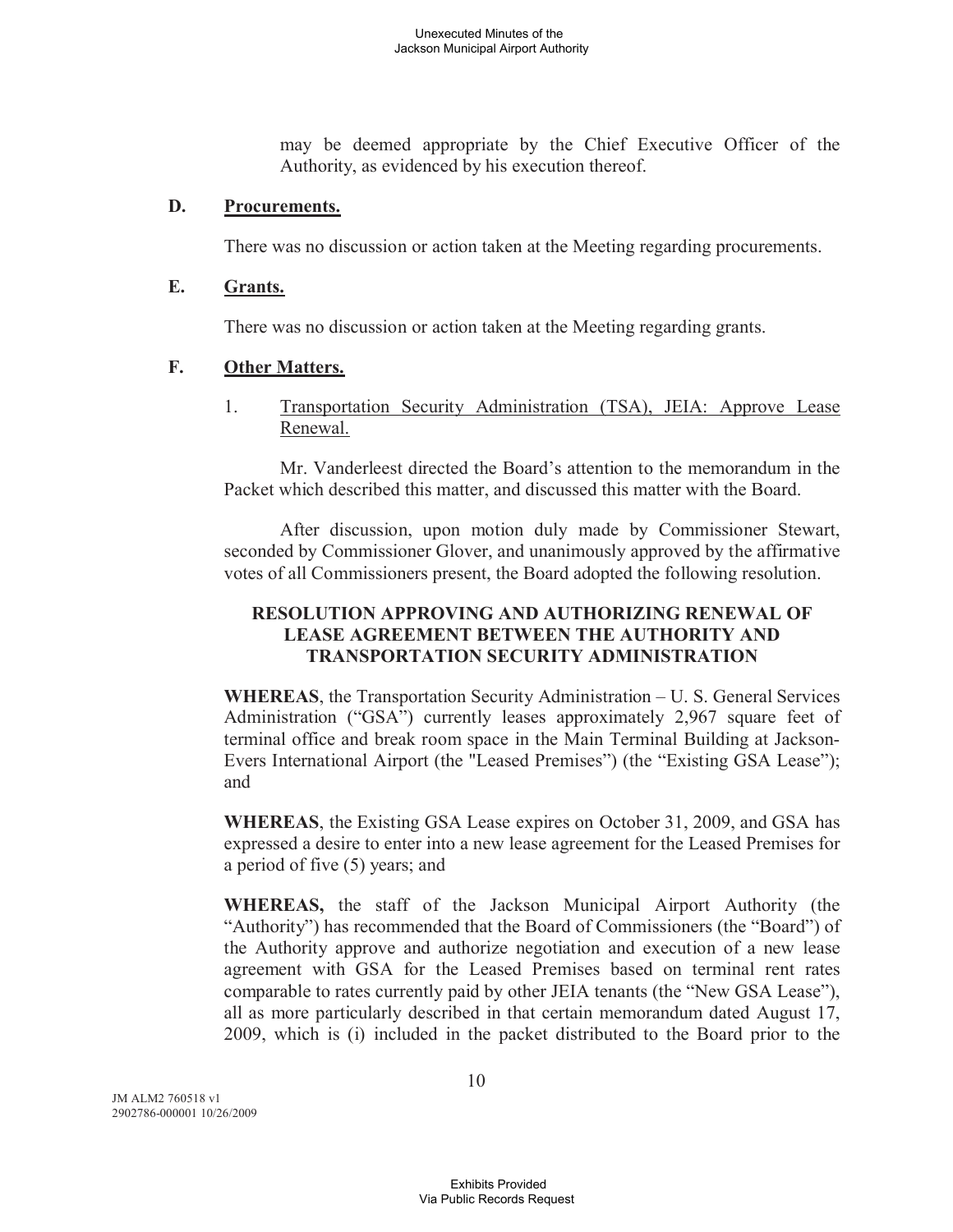September 28, 2009, Regular Monthly Meeting of the Board, and (ii) incorporated herein by reference (the "Memorandum"); and

**WHEREAS**, the Board has reviewed the Memorandum and considered the recommendation therein by the staff of the Authority;

**NOW, THEREFORE, BE IT RESOLVED**, the Board hereby determines that it would be in the best interests of and in furtherance of the duties and responsibilities of the Authority to, and the Board hereby does, approve and authorize negotiation and execution of the New GSA Lease, said New GSA Lease to be in such form and to contain such terms and conditions consistent with the Memorandum as may be deemed appropriate by the Chief Executive Officer of the Authority, as evidenced by his execution thereof.

2. Surplus Computer Equipment, JMAA: Declare Surplus and Remove from JMAA Property Inventory.

Mr. Vanderleest directed the Board's attention to the memorandum in the Packet which described this matter, and discussed this matter with the Board.

After discussion, upon motion duly made by Commissioner Stewart, seconded by Commissioner Glover, and unanimously approved by the affirmative votes of all Commissioners present, the Board adopted the following resolution.

## **RESOLUTION DECLARING CERTAIN EQUIPMENT TO BE SURPLUS AND AUTHORIZING TRANSFER OF SAID EQUIPMENT TO THE JACKSON STATE UNIVERSITY COMPUTER RECYCLING PROGRAM**

**WHEREAS**, the staff of the Jackson Municipal Airport Authority (the "Authority") has compiled a master list of personal property no longer needed by the Authority for the conduct of its business (the "Surplus Property"), said list of Surplus Property being (i) included in the packet distributed to the Board prior to the September 28, 2009, Regular Monthly Meeting of the Board and (ii) incorporated herein by reference (the "Surplus Property List"); and

**WHEREAS**, the staff of the Authority has (i) advised the Board of Commissioners (the "Board") of the Authority that the Surplus Property is no longer needed by the Authority for the conduct of its business and should be declared surplus; (ii) advised the Board that no state agency, board, commission or any governing authority has expressed a need or use for the Surplus Property, and the federal government has not expressed a need or use for the Surplus Property; and (iii) recommended to the Board that the Surplus Property be donated to the Jackson State University Computer Recycling Program (the "JSU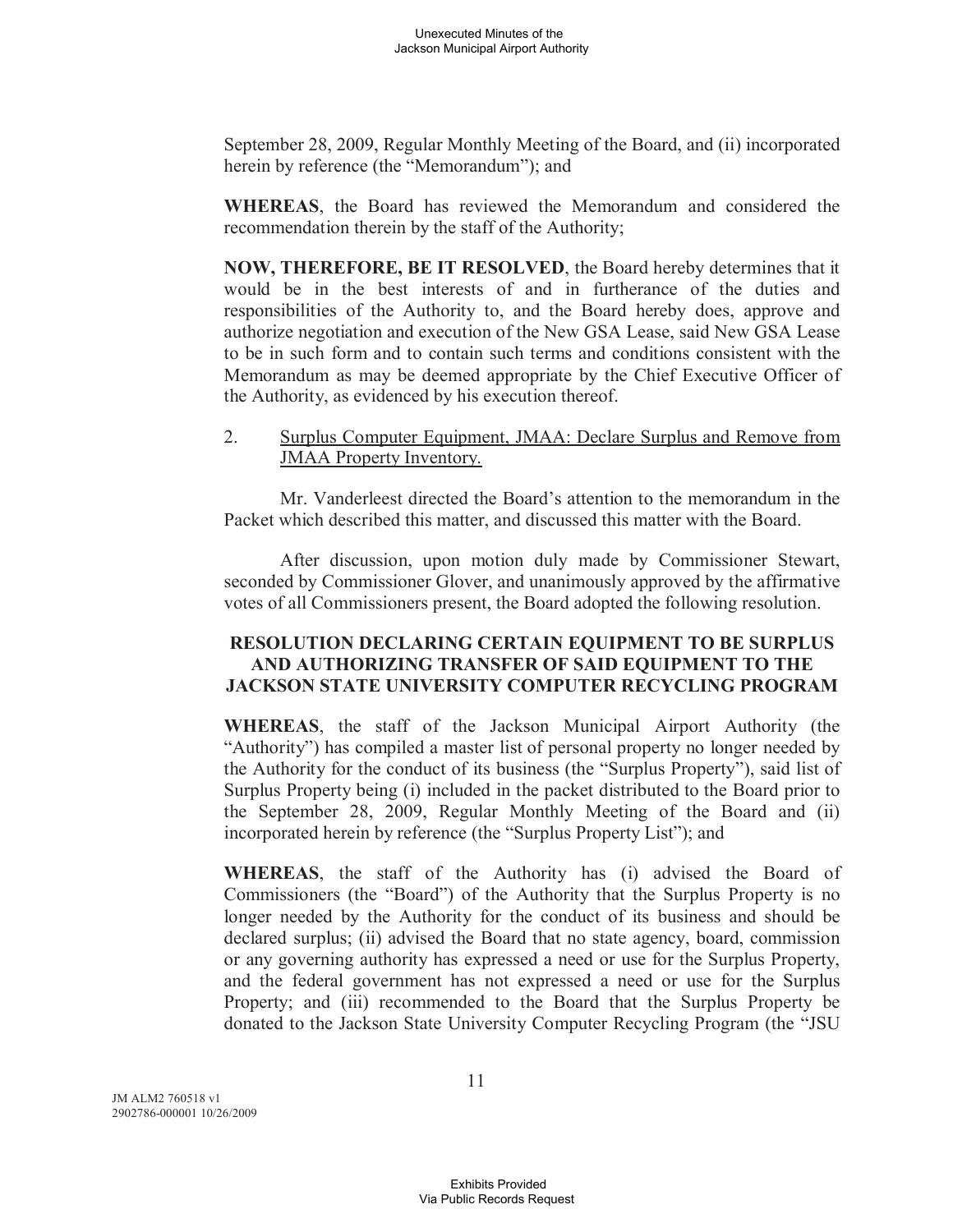Recycling Program"); all as more particular set forth in that certain memorandum dated September 24, 2009, which is (x) included in the packet distributed to the Board prior to the September 28, 2009, Regular Monthly Meeting of the Board and (y) incorporated herein by reference (the "Memorandum"); and

**WHEREAS**, the Board has reviewed the Memorandum and the Surplus Property List and considered said recommendation by the staff of the Authority;

**NOW, THEREFORE, BE IT RESOLVED,** the Board hereby finds and determines that (i) the Surplus Property is surplus and no longer needed for Authority purposes and is not to be used in the Authority's operations, and (ii) no state agency, board, commission or any governing authority has expressed a need or use for the Surplus Property, and the federal government has not expressed a need or use for the Surplus Property; and the Board hereby approves and authorizes donation of the Surplus Property to the JSU Recycling Program, subject to proper documentation in accordance with applicable law.

#### 3. Board Travel.

Chairman Irvin asked the Board to consider authorizing Commissioners and the Chief Executive Officer to attend the  $24<sup>th</sup>$  Annual Aviation Issues Conference sponsored by AAAE in Maui, Hawaii, beginning on January 10-14, 2010 (the "AAAE Conference"). Chairman Irvin said that, during the Board Work Session on September 24, 2009, the Board had discussed the reasons for considering attending the AAAE Conference. Both Mr. Vanderleest and Commissioner Stewart spoke in favor of authorizing attendance, saying that the AAAE Conference would be well attended by Congressional leaders and Congressional staff important to airport and airline matters, including reauthorization of FAA funding. Both also said that the AAAE Conference would be an excellent opportunity to learn about new requirements and security issues relating to the Transportation Security Administration and the U. S. Department of Homeland Security.

After discussion, upon motion duly made by Commissioner Stewart, seconded by Commissioner Glover, and unanimously approved by the affirmative votes of all Commissioners present, the Board adopted the following resolution.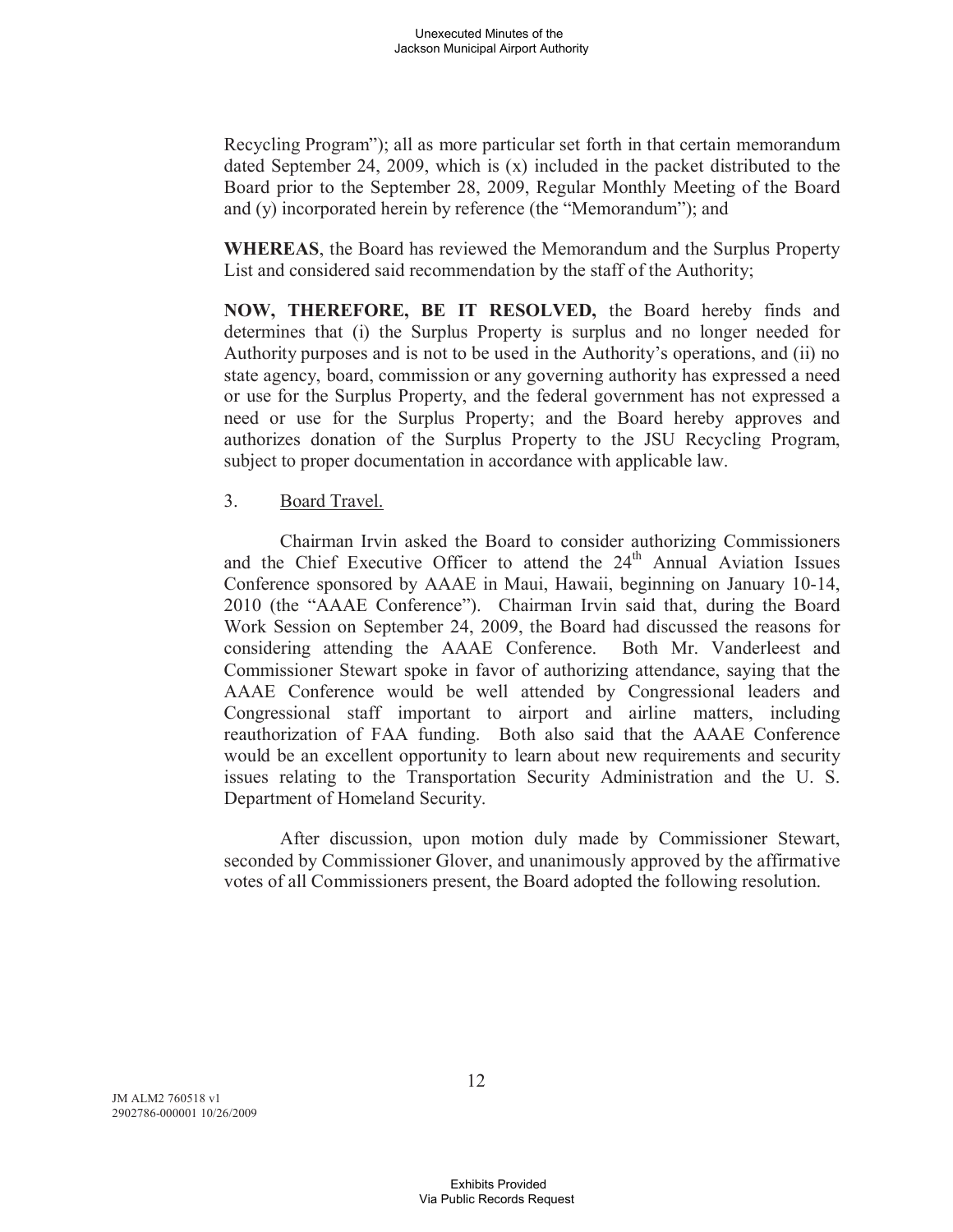## **RESOLUTION AUTHORIZING ATTENDANCE AND TRAVEL EXPENSES RELATED TO THE 24TH ANNUAL AVIATION ISSUES CONFERENCE SPONSORED BY AAAE IN MAUI, HAWAII, ON JANUARY 10-14, 2010**

**WHEREAS**, the American Association of Airport Executives ("AAAE") is a major airport industry trade organization which hosts highly informative conferences and meetings at which airport executives discuss and learn about best practices and work together on matters of common interest; and

WHEREAS, AAAE is sponsoring a certain 24<sup>th</sup> Annual Aviation Issues Conference in Maui, Hawaii, on January 10-14, 2010 (the "AAAE Conference"); and

**WHEREAS**, the AAAE Conference will be an important and unique opportunity for airport executives such as the Board of Commissioners (the "Board") of the Jackson Municipal Airport Authority (the "Authority") and the Chief Executive Officer of the Authority (the "CEO") to meet with Congressional leaders and Congressional staff important to airport and airline matters, including reauthorization of FAA funding, and will be an excellent opportunity to learn about new requirements and security issues relating to the Transportation Security Administration and the U. S. Department of Homeland Security; and

**WHEREAS**, while mindful of the need to control expenses, the Board has carefully considered the merits of authorizing attendance at the AAAE Conference by the Board and the CEO;

**NOW, THEREFORE, BE IT RESOLVED**, the Board hereby determines that it would be in the best interests of and in furtherance of the duties and responsibilities of the Authority to, and the Board hereby does, authorize attendance at and reimbursement of reasonable travel expenses incurred in connection with attendance at the AAAE Conference by all members of the Board and the CEO; and in furtherance thereof, the Board hereby authorizes and directs the staff of the Authority to reserve hotel rooms and arrange travel plans for any Board member and the CEO wishing to attend the AAAE Conference in order to minimize expenses relating to attendance.

#### 4. Election of Officers.

Chairman Irvin reminded the Board that, in accordance with the Bylaws of the Authority, the Board is expected to elect a Chairman and Vice Chairman at the Regular Monthly Meeting of the Board in September of each year.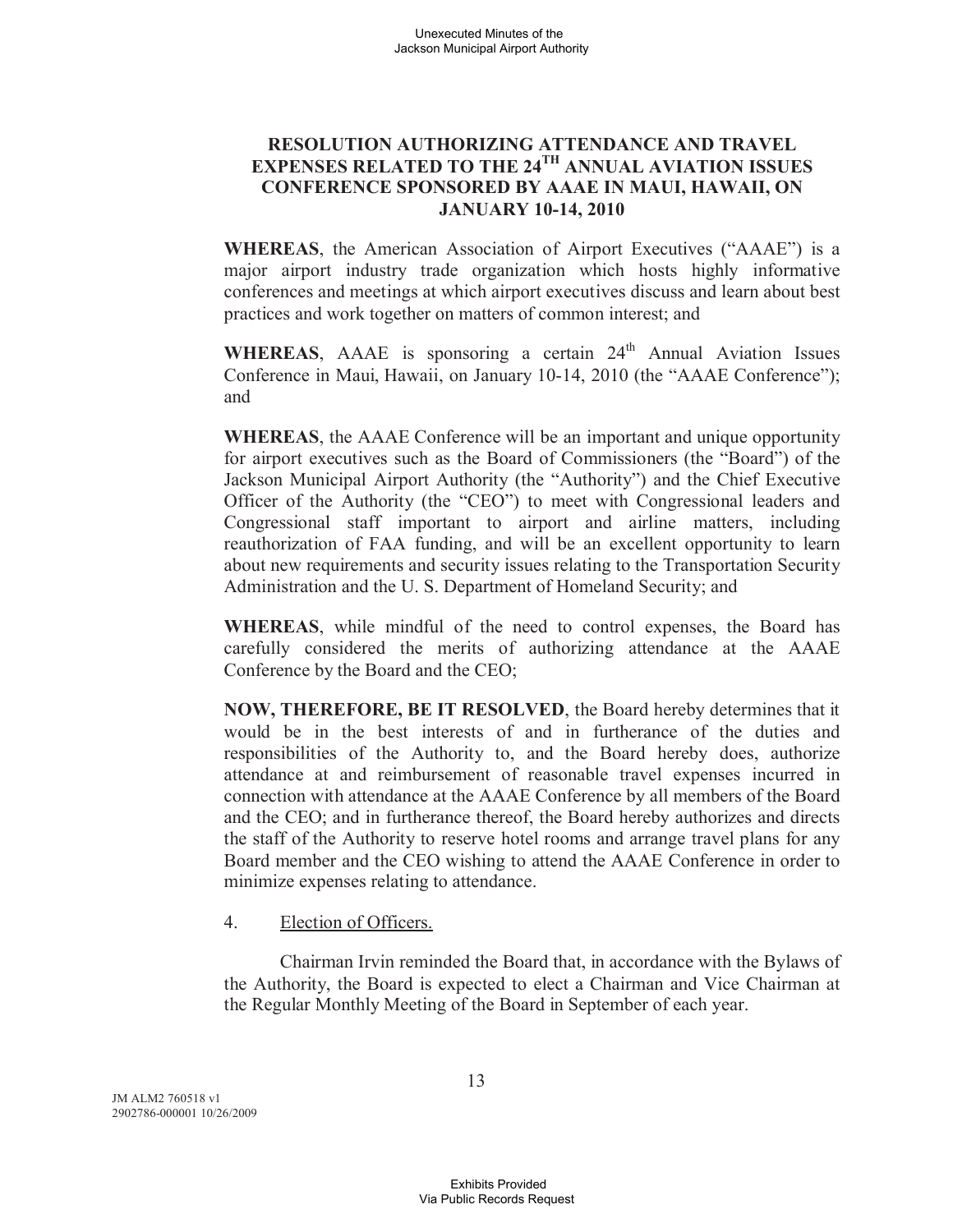In response, Commissioner Glover suggested that the Board elect the same officers for Fiscal Year 2010 as have served during Fiscal Year 2009, thereby reinstituting the former practice of allowing Board officers to serve for two years.

After discussion, upon motion duly made by Commissioner Glover, seconded by Commissioner Stewart, and unanimously approved by the affirmative votes of all Commissioners present, the Board adopted the following resolution.

#### **RESOLUTION ELECTING BOARD OFFICERS FOR FISCAL YEAR 2010**

**WHEREAS**, the Bylaws of the Jackson Municipal Airport Authority (the "Authority") provide that the Board of Commissioners (the "Board") of the Authority should elect a Chairman and Vice Chairman of the Board at the Regular Monthly Meeting of the Board in September of each year to serve during the next fiscal year of the Authority;

**NOW, THEREFORE, BE IT RESOLVED**, the Board hereby elects George E. Irvin, Sr. to serve as Chairman of the Board and Dr. Glenda Glover to serve as Vice Chairman of the Board during Fiscal Year 2010 and until the taking of office of their successors.

#### 5. CEO Compensation.

Chairman Irvin reminded the Board that, during the Special Work Session on September 24, 2009, during discussion of the Fiscal Year 2010 Budget, the Board had discussed Mr. Vanderleest's performance as Chief Executive Officer of the Authority, and had discussed a possible increase in Mr. Vanderleest's compensation during Fiscal Year 2010. Chairman Irvin recommended that the Board consider a 3.5% increase in Mr. Vanderleest's compensation during Fiscal Year 2010 and thereafter.

After discussion, upon motion duly made by Commissioner Glover, seconded by Commissioner Stewart, and unanimously approved by the affirmative votes of all Commissioners present, the Board adopted the following resolution.

## **RESOLUTION AUTHORIZING AND APPROVING INCREASE IN COMPENSATION FOR CHIEF EXECUTIVE OFFICER**

**WHEREAS**, the Board of Commissioners (the "Board") of the Jackson Municipal Airport Authority (the "Authority") has evaluated the performance of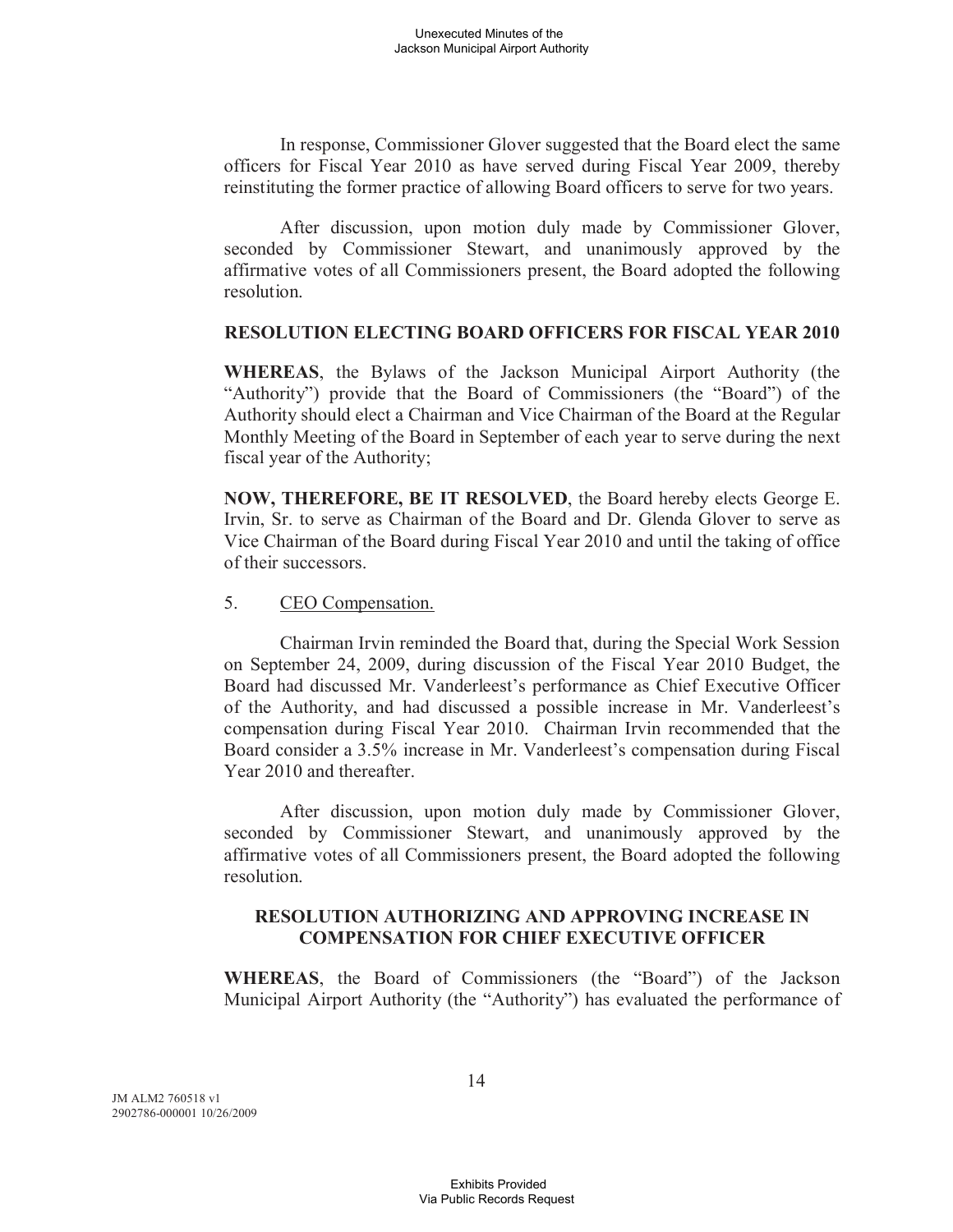Dirk B. Vanderleest as Chief Executive Officer of the Authority and considered whether his compensation should be increased;

**NOW, THEREFORE, BE IT RESOLVED**, the Board hereby commends Dirk B. Vanderleest for his performance as Chief Executive Officer of the Authority and approves and authorizes a 3.5% increase in his compensation to be effective as of October 1, 2009.

#### 6. Grant by Mississippi Department of Archives and History.

Commissioner Stewart and Mr. Moore discussed with the Board the need for a resolution approving and authorizing the filing of an application for a grant from the Mississippi Department of Archives and History for repair and renovation of the old Terminal Building at Hawkins Field. During discussion, Commissioner Stewart said that \$2 Million in grant funds were available, which could provide a substantial portion of the funding needed to renovate the old Terminal Building.

After discussion, upon motion duly made by Commissioner Stewart, seconded by Commissioner Glover, and unanimously approved by the affirmative votes of all Commissioners present, the Board adopted the following resolution.

## **RESOLUTION AUTHORIZING AN APPLICATION FOR THE MISSISSIPPI COMMUNITY HERITAGE PRESERVATION GRANT PROGRAM**

**WHEREAS**, the Board of Commissioners (the "Board") of the Jackson Municipal Airport Authority (the "Authority") is committed to preservation and restoration of the historic old Terminal Building at Hawkins Field in Jackson, Mississippi (the "Hawkins Field Terminal Building"); and

**WHEREAS**, the Authority hired an outside consultant to study the condition of the Hawkins Field Terminal Building and determine the approximate cost of preserving and restoring the Hawkins Field Terminal Building, and the consultant concluded that the cost of preserving and restoring the Hawkins Field Terminal Building could exceed \$3 Million, depending upon certain choices to be made during the preservation and restoration process; and

**WHEREAS**, the Authority is without sufficient funds to undertake preservation and restoration of the Hawkins Field Terminal Building without outside funding assistance; and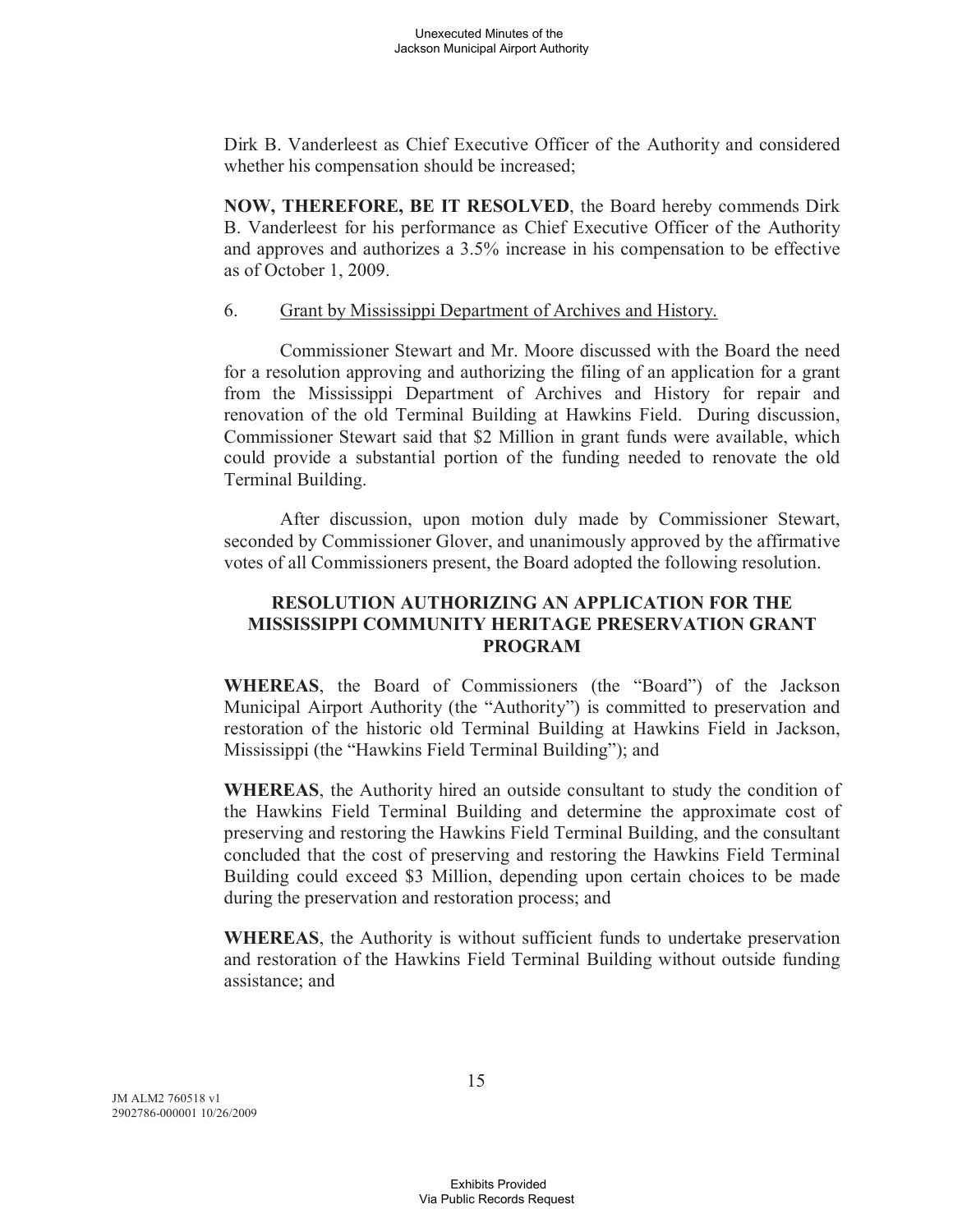**WHEREAS**, the Mississippi Department of Archives and History ("MDAH") administers the Mississippi Community Heritage Preservation Grant Program (the "Grant Program"); and

**WHEREAS**, the Board has reviewed the terms and conditions of the Grant Program and believes that preservation and restoration of the Hawkins Field Terminal Building is an eligible project for the Grant Program;

**NOW, THEREFORE, BE IT RESOLVED**, the Board hereby authorizes and directs the staff of the Authority to prepare and file an application with MDAH seeking a grant from the MDAH Grant Program for preservation and restoration of the Hawkins Field Terminal Building; and in furtherance thereof, the Board hereby pledges to work in good faith with MDAH to identify and access such additional funds as may be necessary and appropriate to preserve and restore the historic Hawkins Field Terminal Building, including additional funding from the Authority.

#### 7. Hawkins Field Airshow.

Chairman Irvin called on Jack Thomas, JMAA's Director of Community Development and the DBE Program, who provided the Board with a report on the upcoming Hawkins Field Airshow scheduled for October 3-4, 2009.